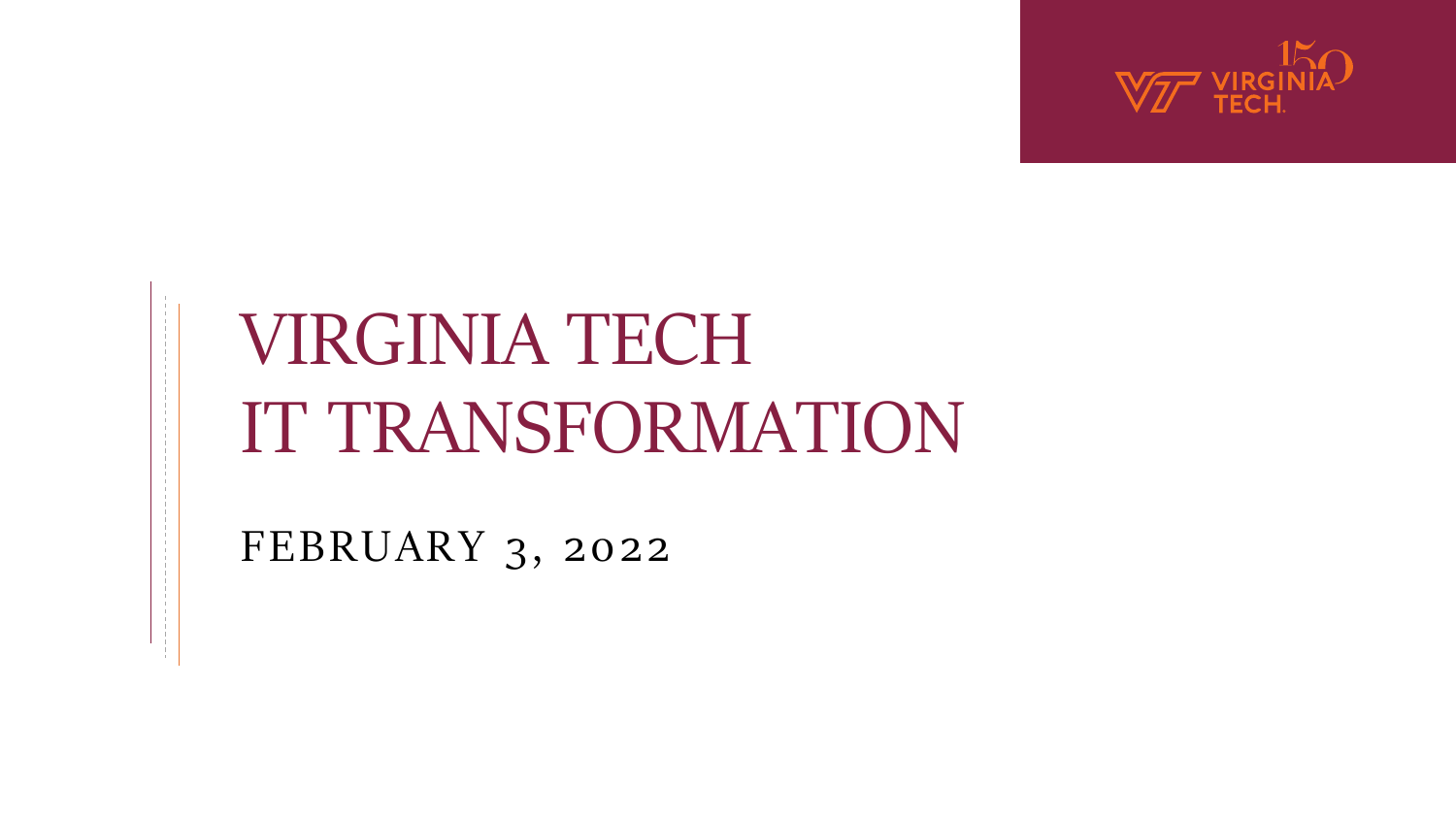

1

- **Deloitte has submitted its recommendations from its IT assessment and cybersecurity review.**
- **Virginia Tech is launching a university-wide IT transformation program.**
	- Heavily informed by Deloitte's recommendations.
	- Tailored to meet the needs of Virginia Tech.

### **IT Transformation will operate as a program.**

 A cross-unit IT Transformation Program Office will lead and facilitate implementation of the program.

Recommendations will be realized through one or more individual projects.

**This is a multi-year effort, potentially over 3 to 4 years.**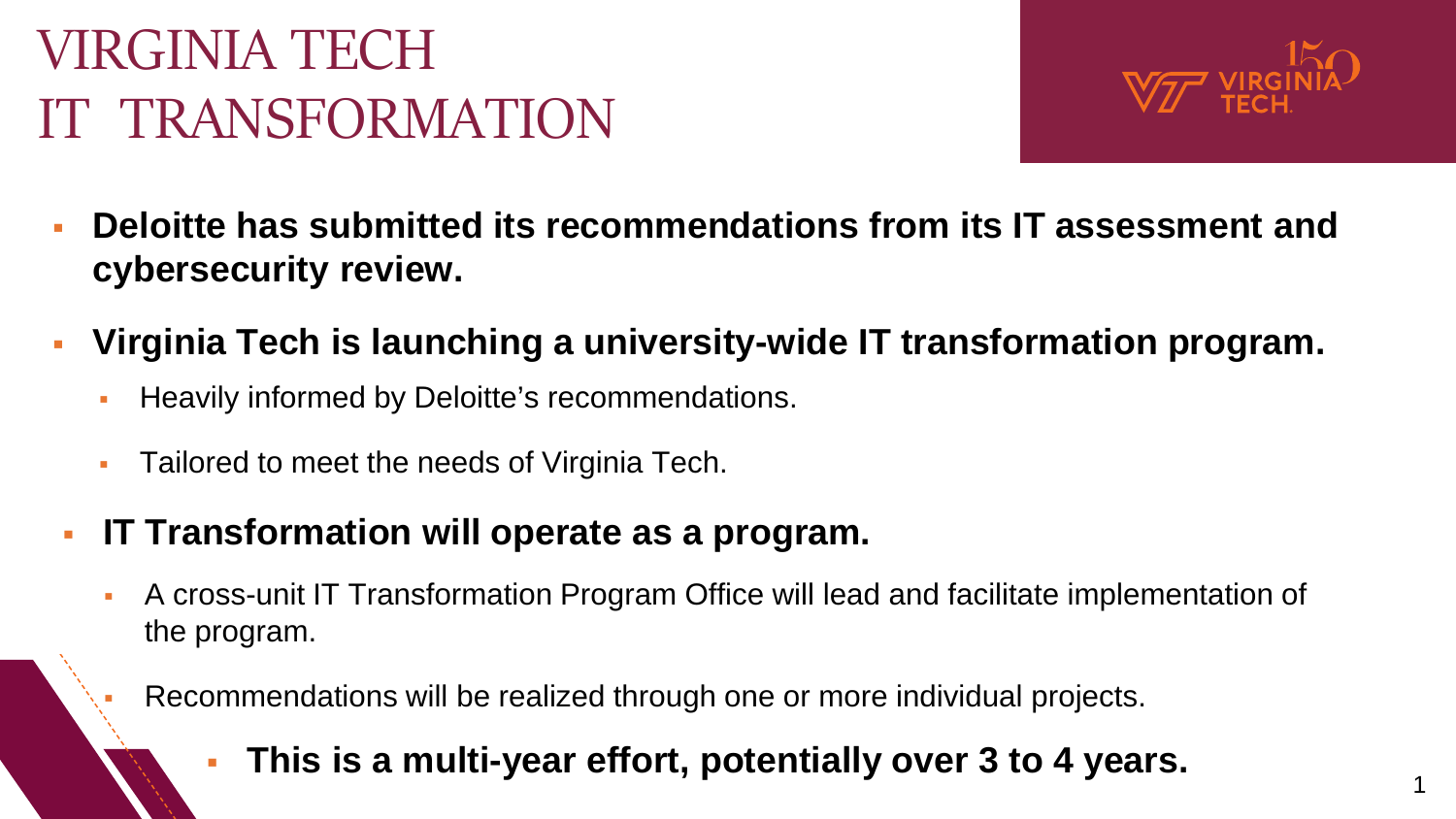

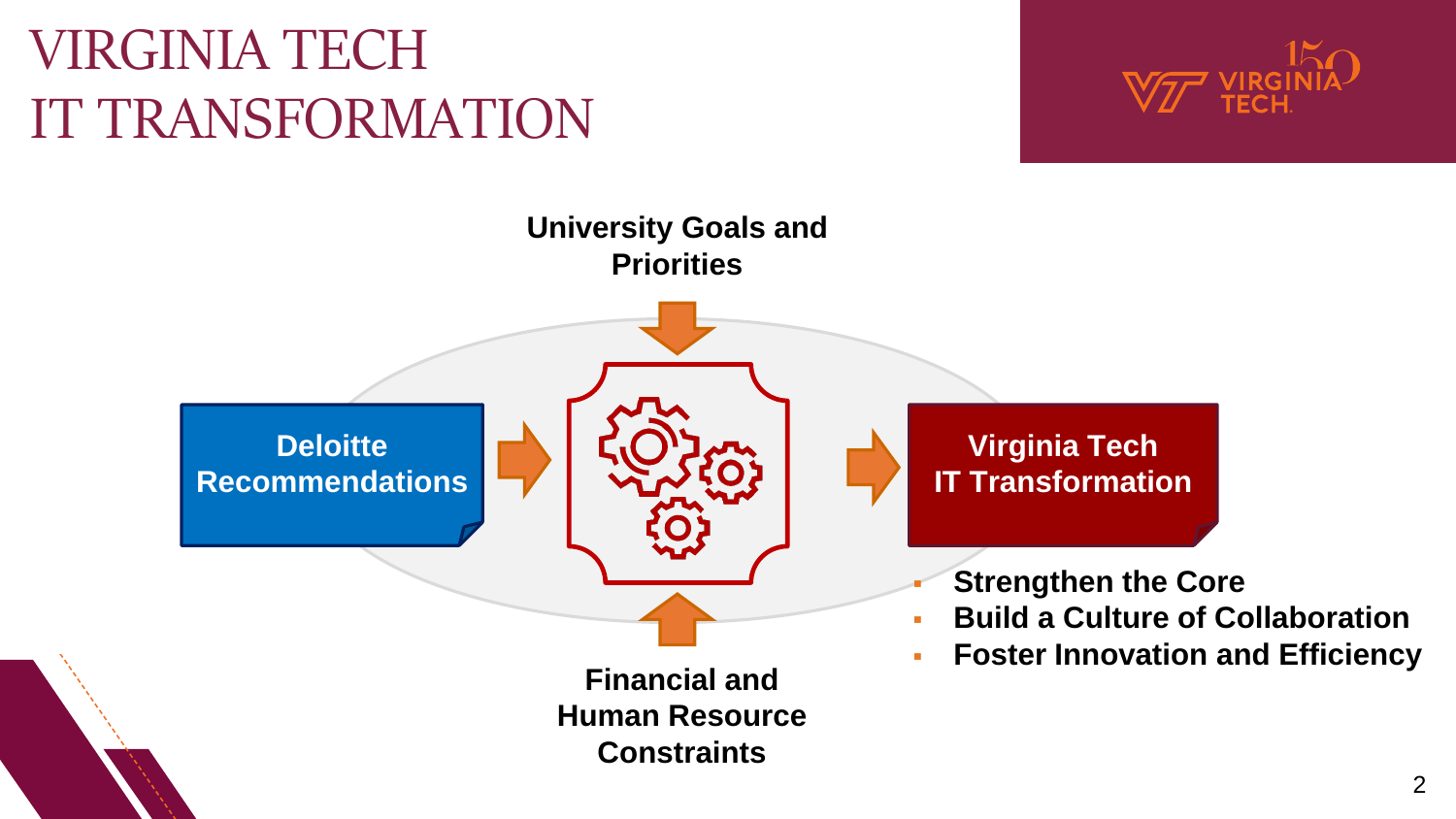### IT TRANSFORMATION PROGRAM



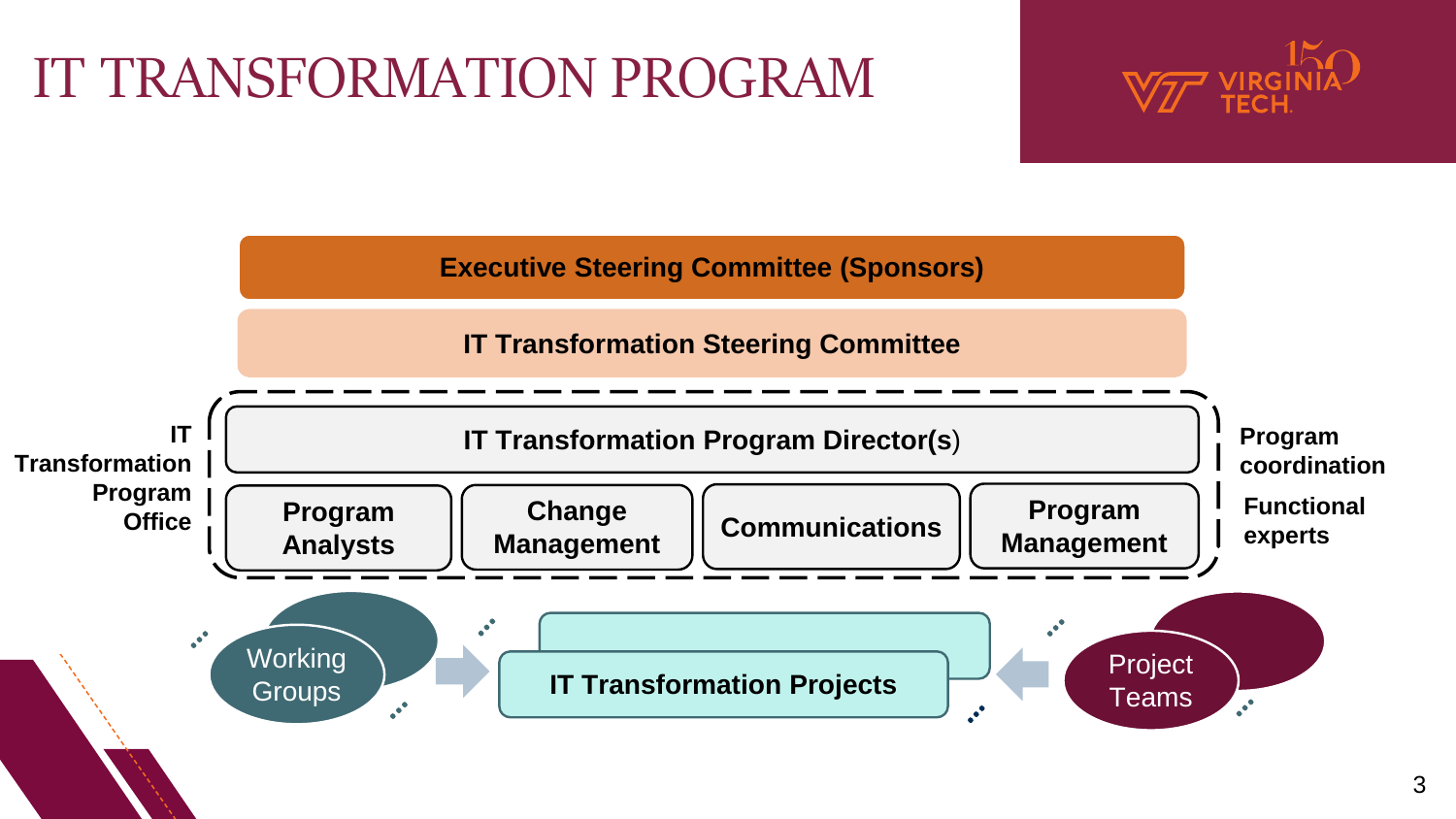### TRANSFORMATION PROGRAM ROLES

| <b>Executive Steering</b><br><b>Committee</b>                   | Oversees and makes decisions on university-wide IT strategy.<br>Decides on projects above certain thresholds.<br>Determines whether to grant exceptions from approved standards and exemptions from standard<br>solutions.<br>Makes decisions on issues that cannot be resolved by the Transformation Steering Committee.                                                                                                                |
|-----------------------------------------------------------------|------------------------------------------------------------------------------------------------------------------------------------------------------------------------------------------------------------------------------------------------------------------------------------------------------------------------------------------------------------------------------------------------------------------------------------------|
| <b>IT Transformation</b><br><b>Steering</b><br><b>Committee</b> | Provides guidance and strategic direction to transformation program.<br>Provides context for individual unit and college needs where necessary.<br>Meets regularly to review initiative details, progress, and make decisions.<br>Serves as program advocates and facilitates change management within each member's<br>respective community.<br>Multi-disciplinary membership on committee will include unit IT executive leadership.   |
| <b>Program</b><br><b>Director</b>                               | Meets with the Transformation Steering Committee on a regular basis to discuss program status,<br>progress against the transformation roadmap, upcoming needs and activities, and any escalated<br>issues or risks.<br>Oversees, reviews, and approves transformation activities, work products, and metrics reporting.<br>Regularly informs and consults with Virginia Tech leadership, stakeholders, and key groups as<br>needs arise. |
| <b>Functional</b><br><b>Experts</b>                             | Supports key functional areas of analysis, change management, communications, and project<br>management for both the overall IT Transformation Program and for specific individual projects.<br>$\overline{4}$                                                                                                                                                                                                                           |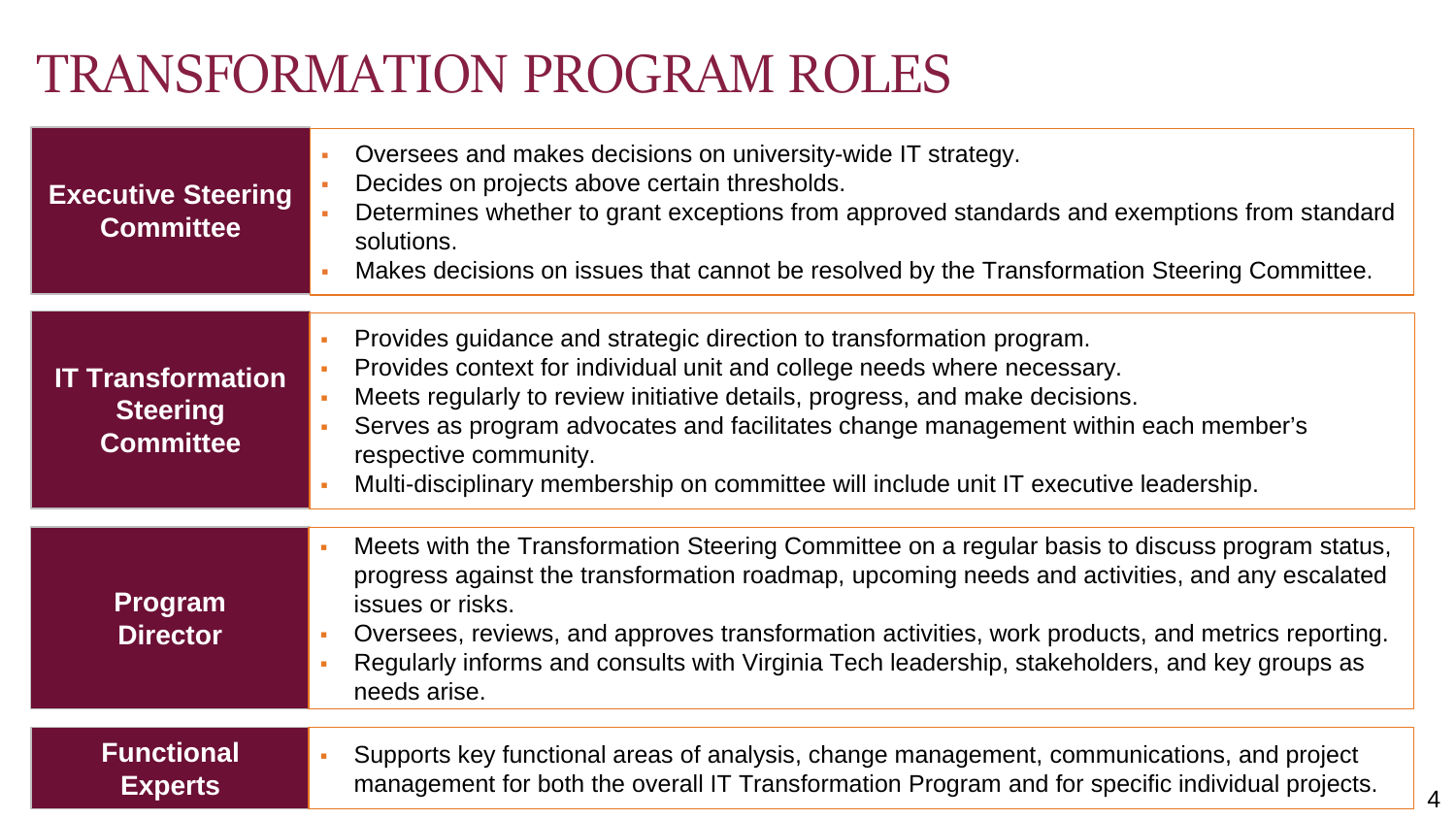

### SETTING UP THE IT TRANSFORMATION PROGRAM OFFICE

### **There is still much work to do to establish the IT Transformation Program Office.**

- Clearly define roles, responsibilities, authority, and reporting lines for the program office.
- Identify financial and human resources.
- Staff the office with existing and new employees.
- Finalize approaches to project and change management.
- Clearly define processes related to project initiation, delivery, and program closeout/knowledge transfer.
- Establish strategy for awareness and training.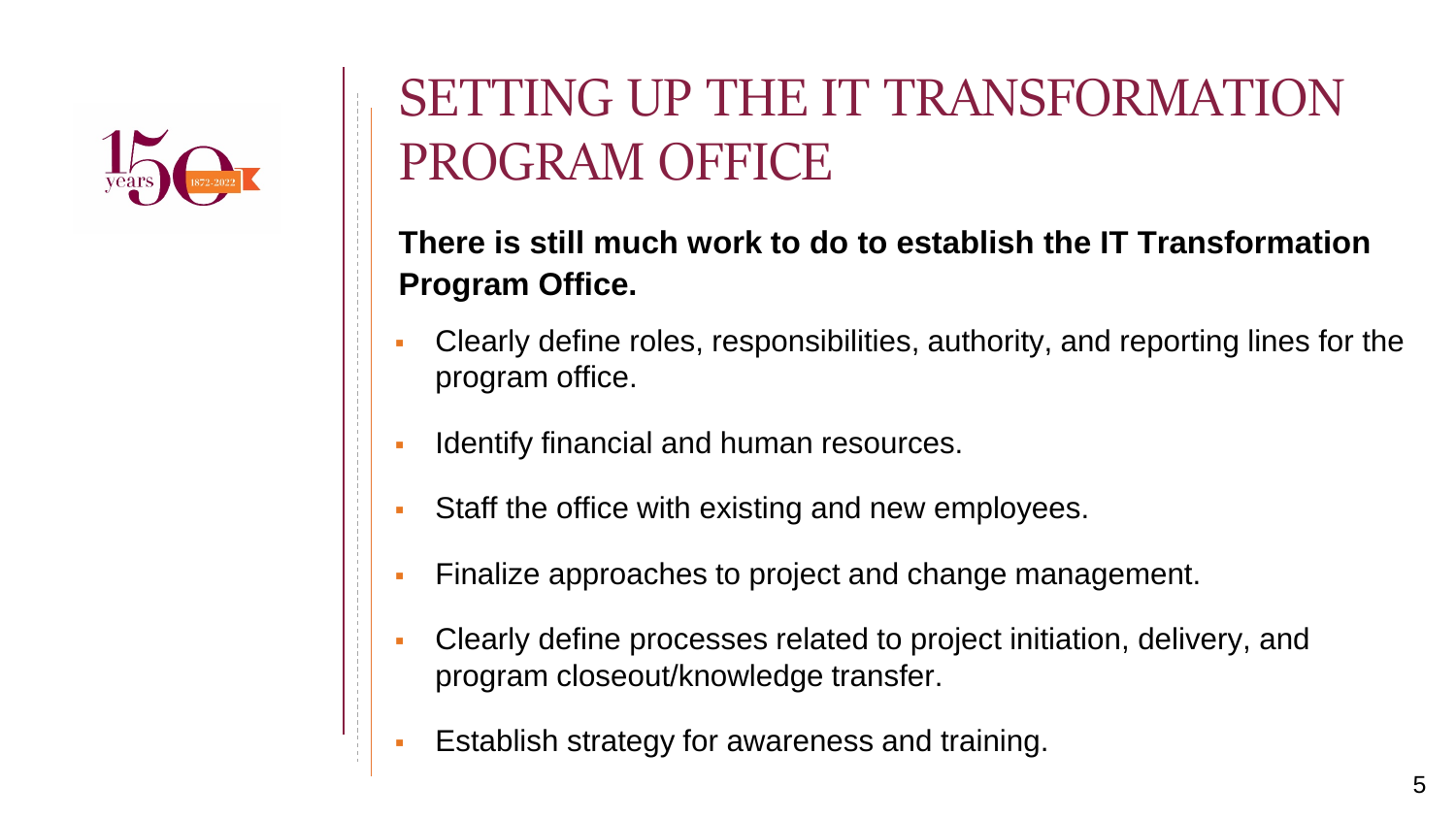

- **1) Communications:**
	- **University and unit-based forums and town halls.**
	- **Presentations to key stakeholders.**
- **2) Initiating the IT Transformation Program Office.**
- **3) Begin to prioritize recommendations based on value, resource needs, and risk.**
- **4) Initiate early IT Transformation projects:**
	- Establish university-wide IT governance model (Recommendation 1.2).
	- **Job architecture (Recommendation 3.2).**
	- Transition from Computer Information Systems "IG1" to "IG2" standards and identify other security recommendations for early implementation.  $\overline{6}$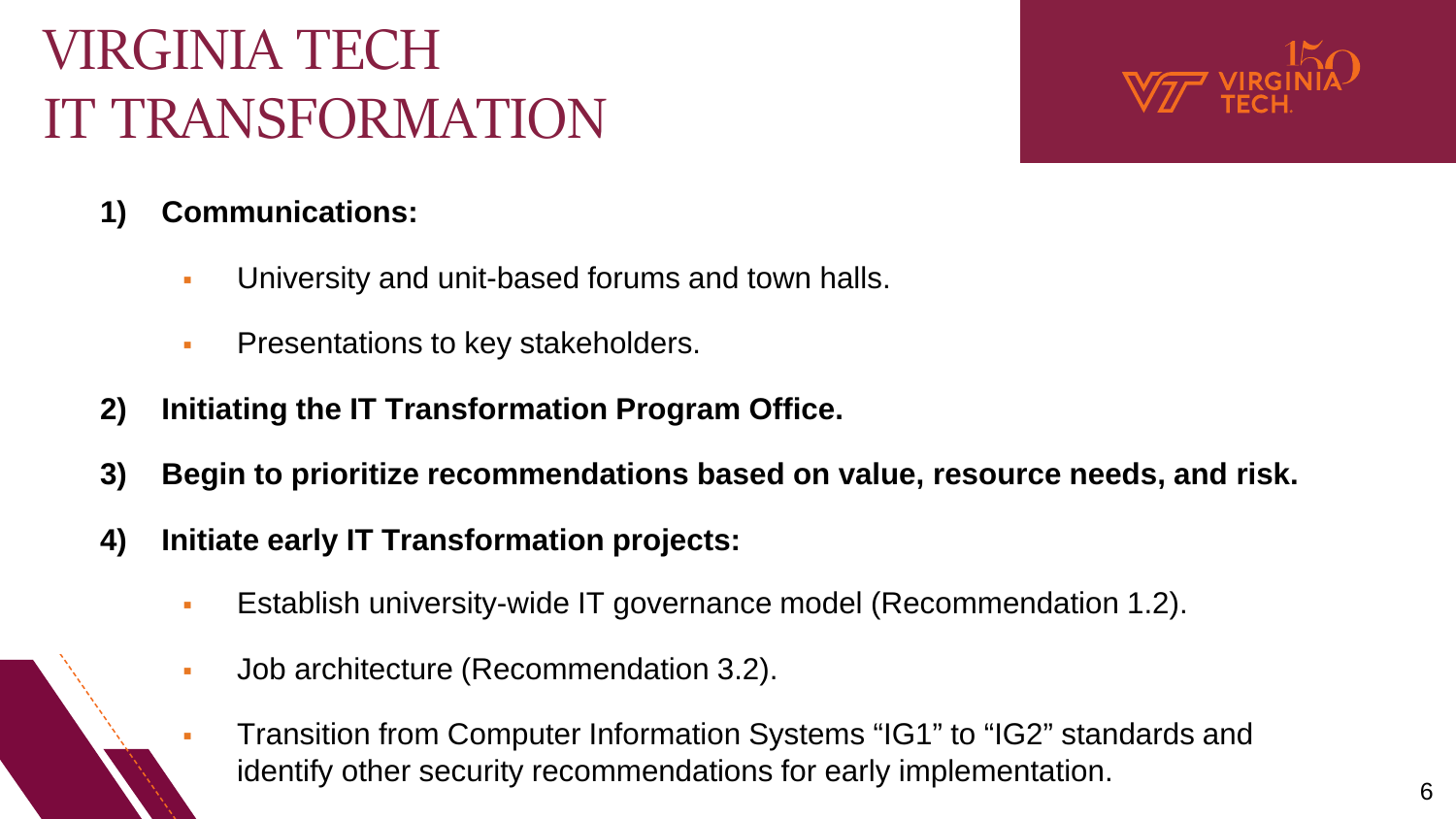

#### OVERVIEW

The IT Transformation is a new program focused on strengthening IT across Virginia Tech. The effort will aim to align core IT organizations, processes, and services; build a culture of collaboration; enable shared governance; address cybersecurity risks; and provide career pathways and support for IT professionals to assist in the recruitment and retention of our valued employees. The IT Transformation will foster innovation and efficiency across the university

#### **QUICK LINKS**





### HOW CAN YOU STAY ENGAGED?

#### **IT Transformation website ([svpcbo.vt.edu/ittransformation](https://svpcbo.vt.edu/ittransformation))**

- **Updated on ongoing basis**
- **-** Documents (including these slides)
- FAQs
- **Feedback/inquiry form**

#### **VTx employee daily email**

**Future forums, sessions, and office hours**



7